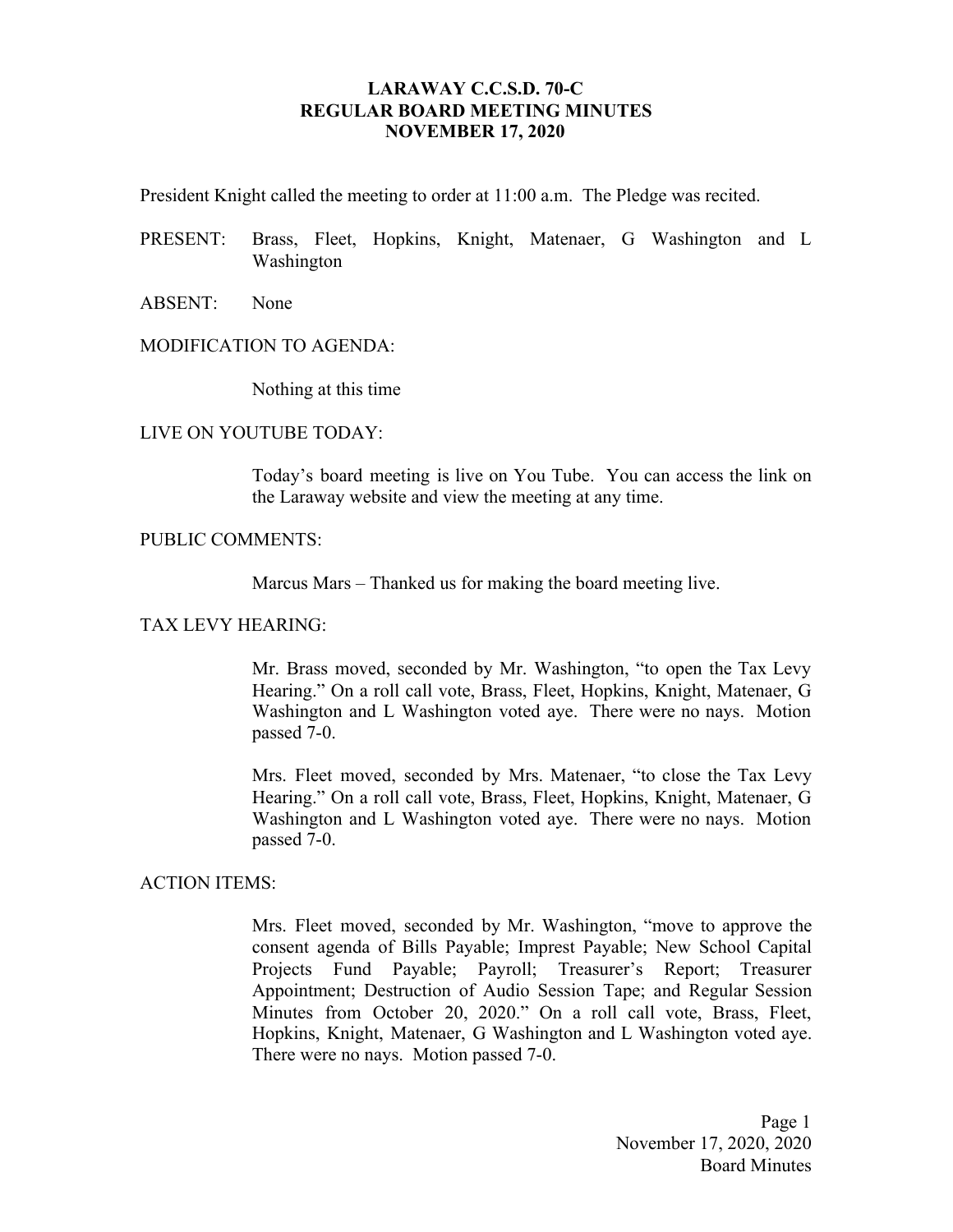Mrs. Fleet moved, seconded by Mr. Brass, "move to approve the Tax Abatement Resolution for Cadence Logistics Property, as presented." On a roll call vote, Brass, Fleet, Hopkins, Knight, Matenaer, G Washington and L Washington voted aye. There were no nays. Motion passed 7-0.

Mr. Brass moved, seconded by Mr. Washington, "move to approve the Resolution abating the tax heretofore levied for the year 2020 to pay debt service on the District's General Lease Obligations (Alternate Revenue Source), Series 2016, and General Obligation Lease Obligations (Alternate Revenue Source), Series 2017, as presented." On a roll call vote, Brass, Fleet, Hopkins, Knight, Matenaer, G Washington and L Washington voted aye. There were no nays. Motion passed 7-0.

Mrs. Fleet moved, seconded by Mr. Brass, "move to approve the 2020 Property Tax Levy, as presented." On a roll call vote, Brass, Fleet, Hopkins, Knight, Matenaer, G Washington and L Washington voted aye. There were no nays. Motion passed 7-0.

## BUILDING ADMINISTRATION REPORTS:

Nothing at this time

## SUPERINTENDENT'S REPORT:

- A. 2019-2020 Audit
- B. Bus Barn RFP
- C. E-Learning Update

## REPORTS/DISCUSSIONS:

Nothing at this time

# ANNOUNCEMENTS – FOR THE GOOD OF THE LARAWAY AREA:

- A. Board Member Appreciation
- B. IASB Board Member Recognition
	- a. Marge Fleet Master Board Member Maintained
	- b. Ronald Hopkins Master Board Member Level II
	- c. Gary Knight Master Board Member Maintained
	- d. Michelle Matenaer Master Board Member Level II

## TOPICS FOR FUTURE DISCUSSIONS AND RECOMMENDED BOARD ACTION:

Nothing at this time

## NEXT BOARD MEETING:

A. December 15, 2020 at 11:00 am.